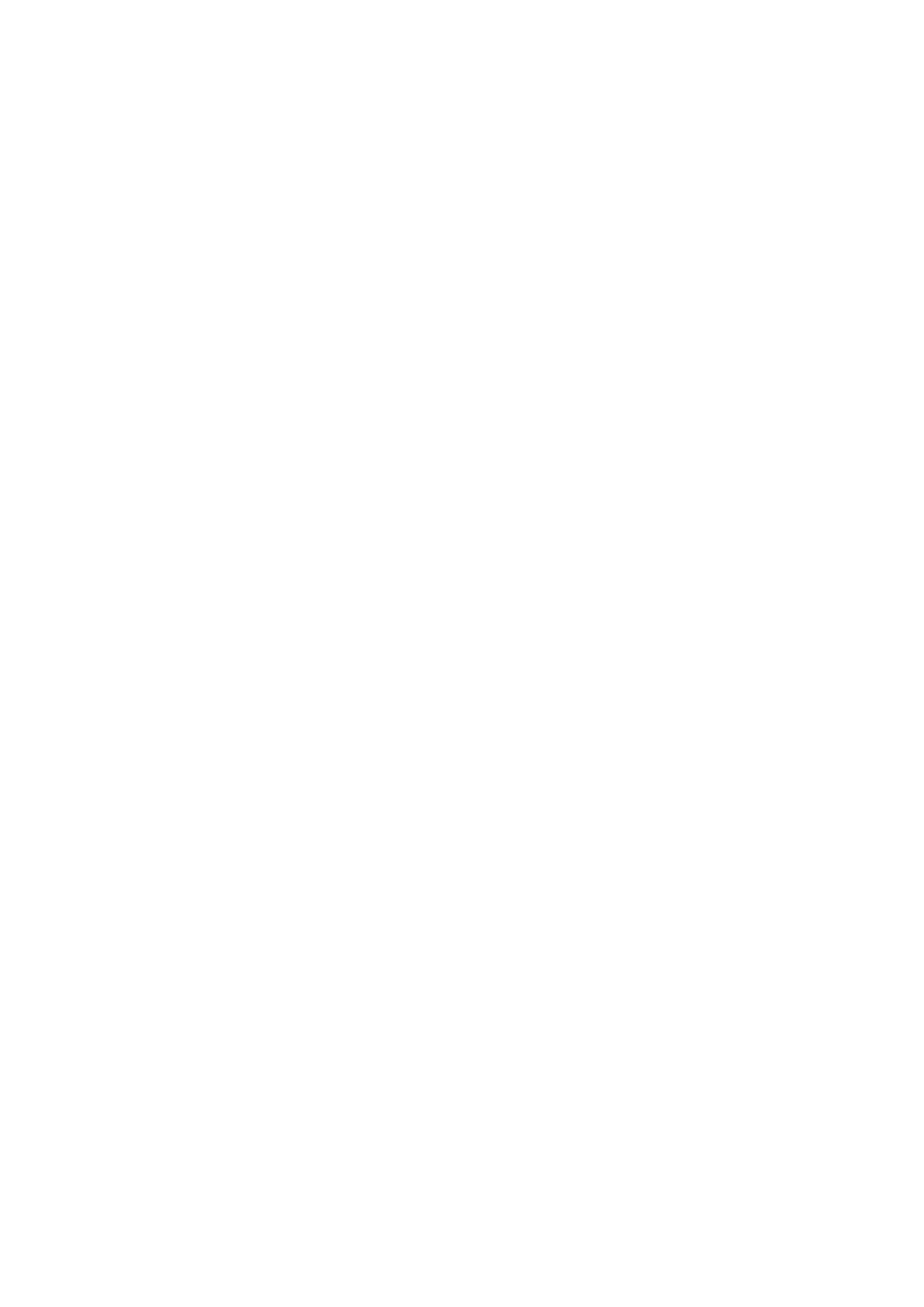

### **Day 1: Get to know youS tree today!**

Walk all the way around it if you can, looking up and down and all around it. Introduce your tree in this first journal entry by describing its shape. Note things you observe, such as: does it have leaves or needles? Is it tall or small in comparison to things around it? Draw a picture of your tree, focusing especially on the overall form, and if possible, include a photo.

#### **My tree...**

**Drawing of my tree**

sciteach@uni.lu https://sciteach.uni.lu www.facebook.com/sciteachcenter



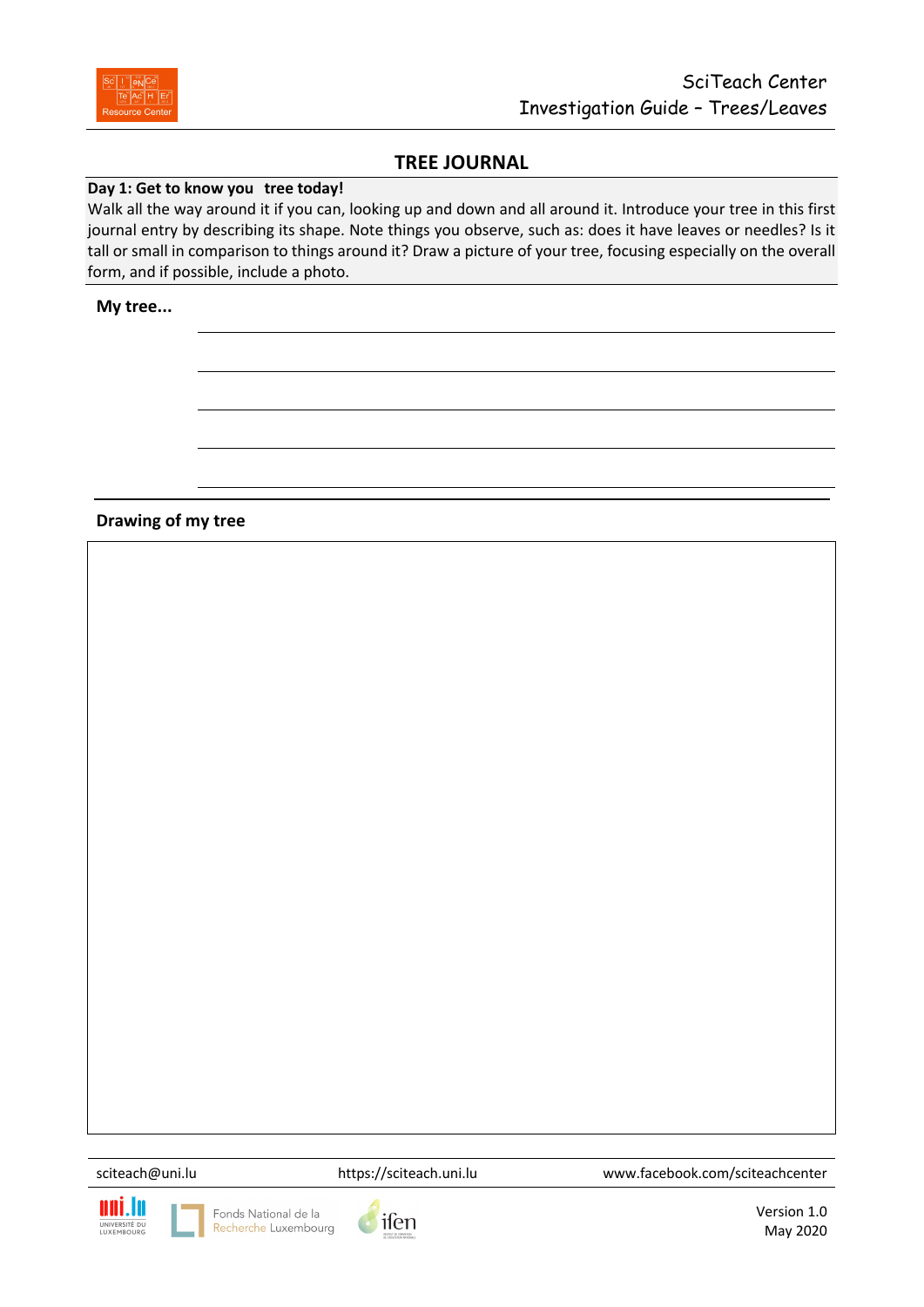

#### **Day 2: Have a closer look at the bark of the tree, what do you notice?**

Is it all the same color, or do you notice any differences? Touch the bark, how does it feel? Is it all the same, or do you notice differences in the bark? Add a page to your tree journal that includes a description of the bark, a sketch, and a photo if possible.

### **The bark of**

**my tree...**

**Drawing of the bark**



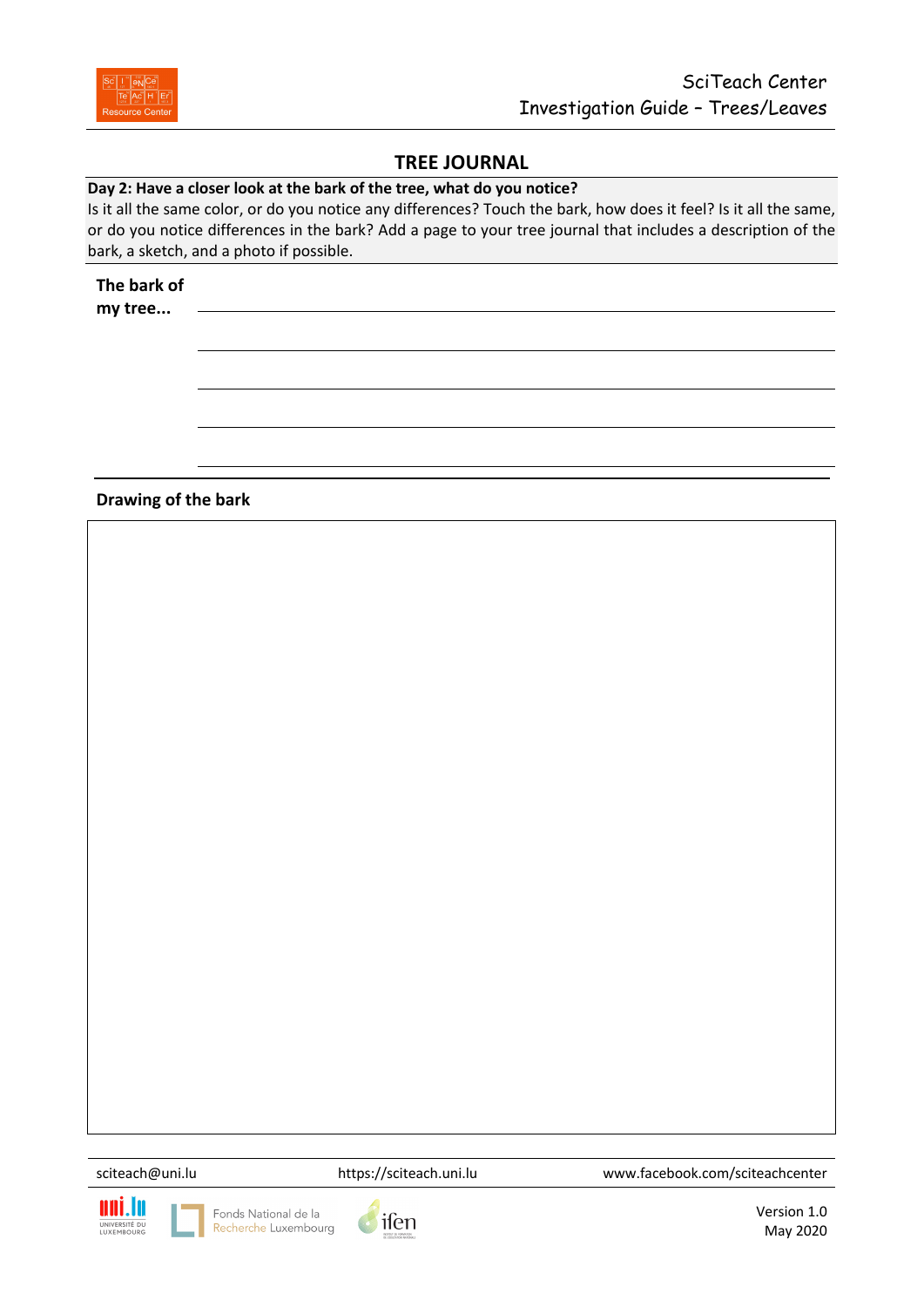

#### **Day 3: Examine the leaves of your tree today.**

Look closely at the leaves on your tree and describe the leaves. Some questions that can help your descriptions include: What shape are the leaves? How are they attached to the tree? Are there only leaves or also blossoms on your tree? If you can, take a leaf from the tree and look very closely (this can be either one from the tree or one that is on the ground). Are there patterns in the leaves? Do you see lines in the leaf? Do you notice any specific details about the leaf, for example, does it have bumps or hairs or holes? Trace the leaf in your journal if you can and use the outline to make a sketch of the leaf. Enhance the journal entry with a photo and / or a leaf rubbing! To make a leaf rubbing, place the leaf under the paper, and slowly rub the paper with a crayon held sidewise. The rubbing should reveal the shape and texture of the leaf.

### **Make the sketch of the leaf on one part of the paper. Rub the leaf on the other part!**

sciteach@uni.lu https://sciteach.uni.lu www.facebook.com/sciteachcenter





ifen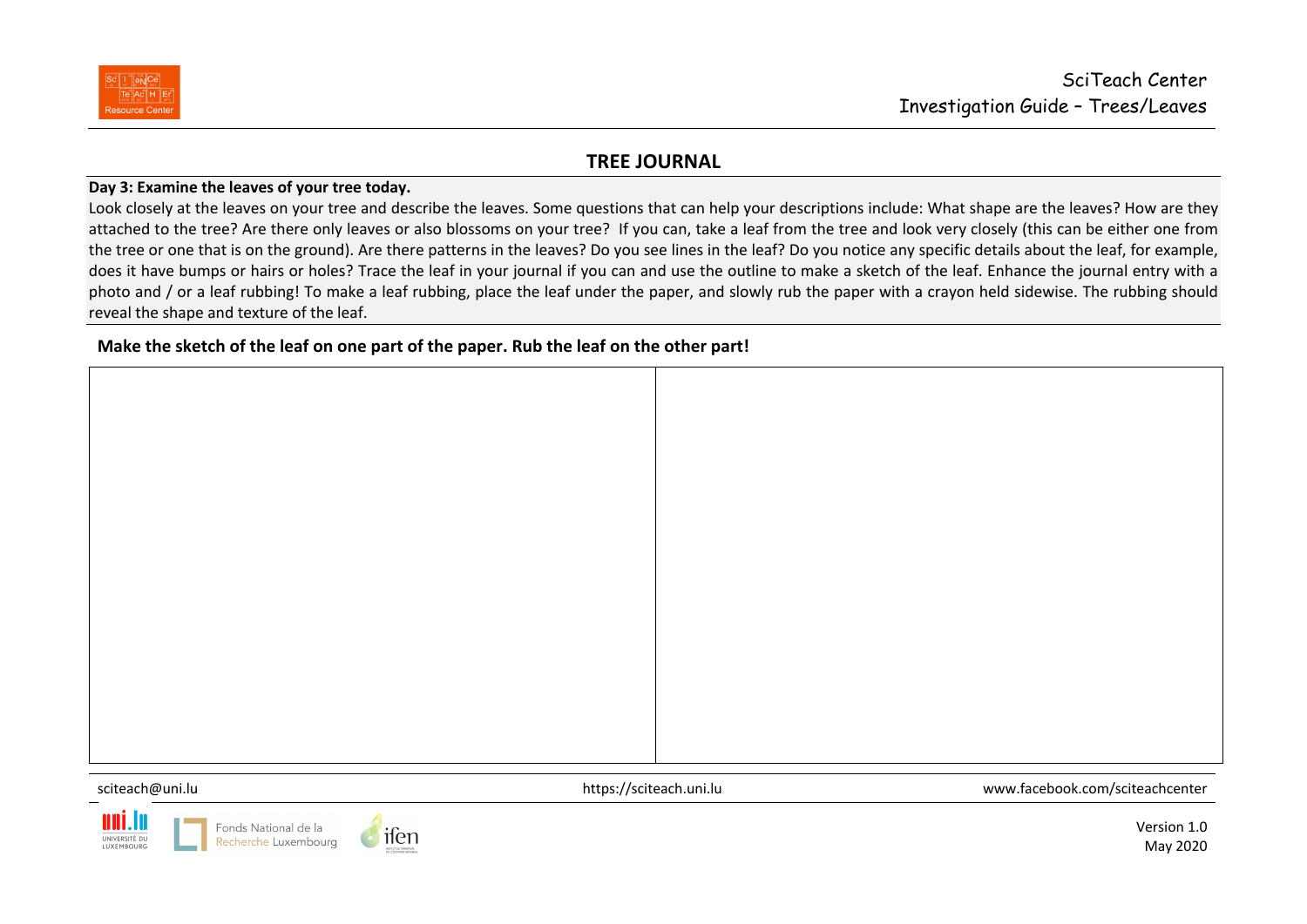

### **Day 4: Looking for roots and shoots.**

Today you are going to have a close look to your tree's body and to the roots that keep it attached to the soil. What are they like? Are there any shoots? In which ways are they similar? In which ways are they different? Can you see your tree's roots? How do the roots compare to other trees around it? What else do you see? Describe what you have observed about your tree and make a drawing of what you have described.

| As well as |  |
|------------|--|
| leaves, my |  |
| tree has   |  |
|            |  |

#### **Drawing of**



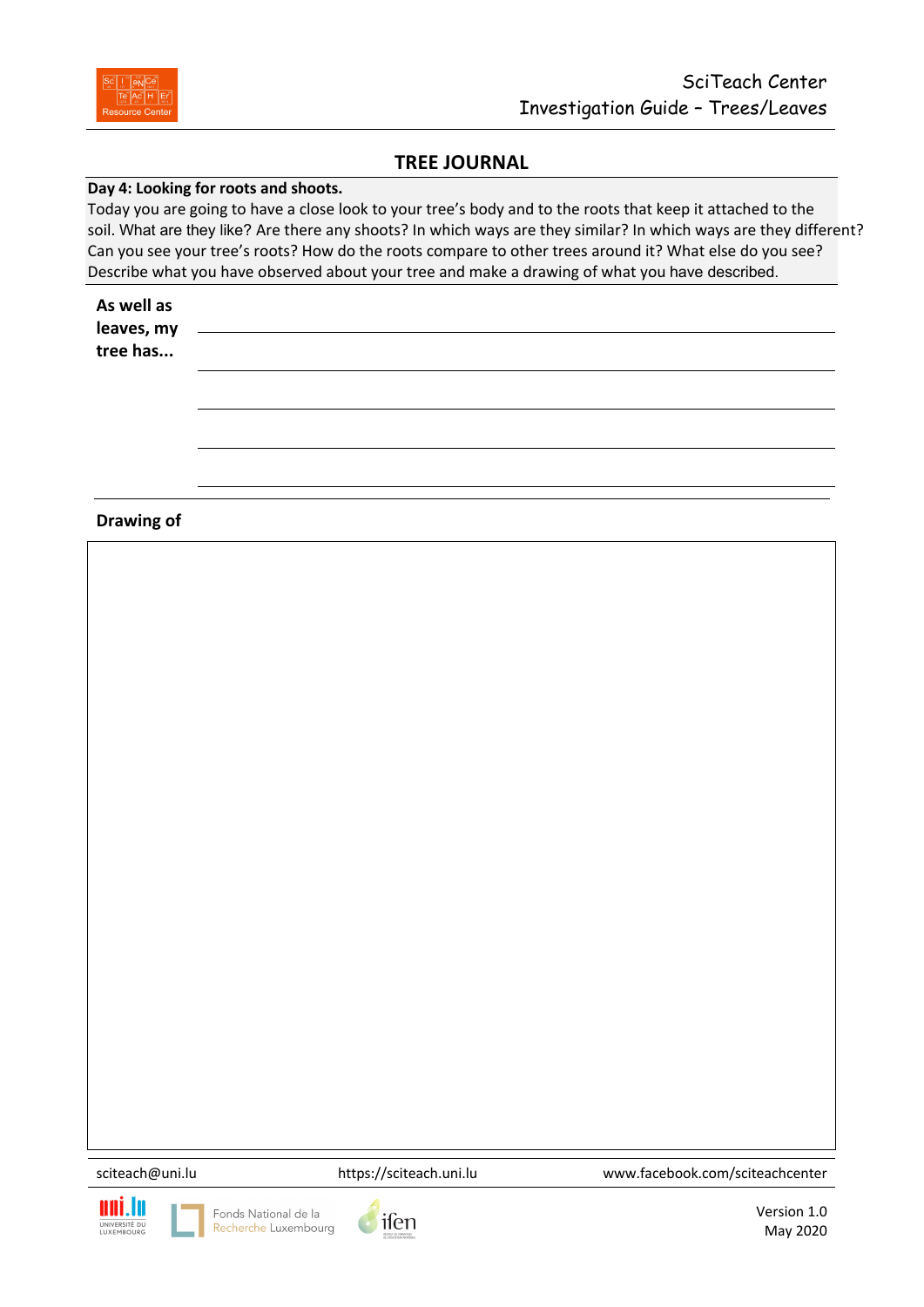

#### **Day 5: Close your tree journal with a creative writing piece.**

In this piece you will write about this past week from the perspective of the tree, or you can take the perspective of another living being that is connected to the tree (for example, a bird using it for food and shelter, or a human using it for leisure or building purposes). Write about the interactions with other living things and Include in your narrative the trees' needs and other noticeable characteristics, and be as creative as you can!



sciteach@uni.lu https://sciteach.uni.lu www.facebook.com/sciteachcenter



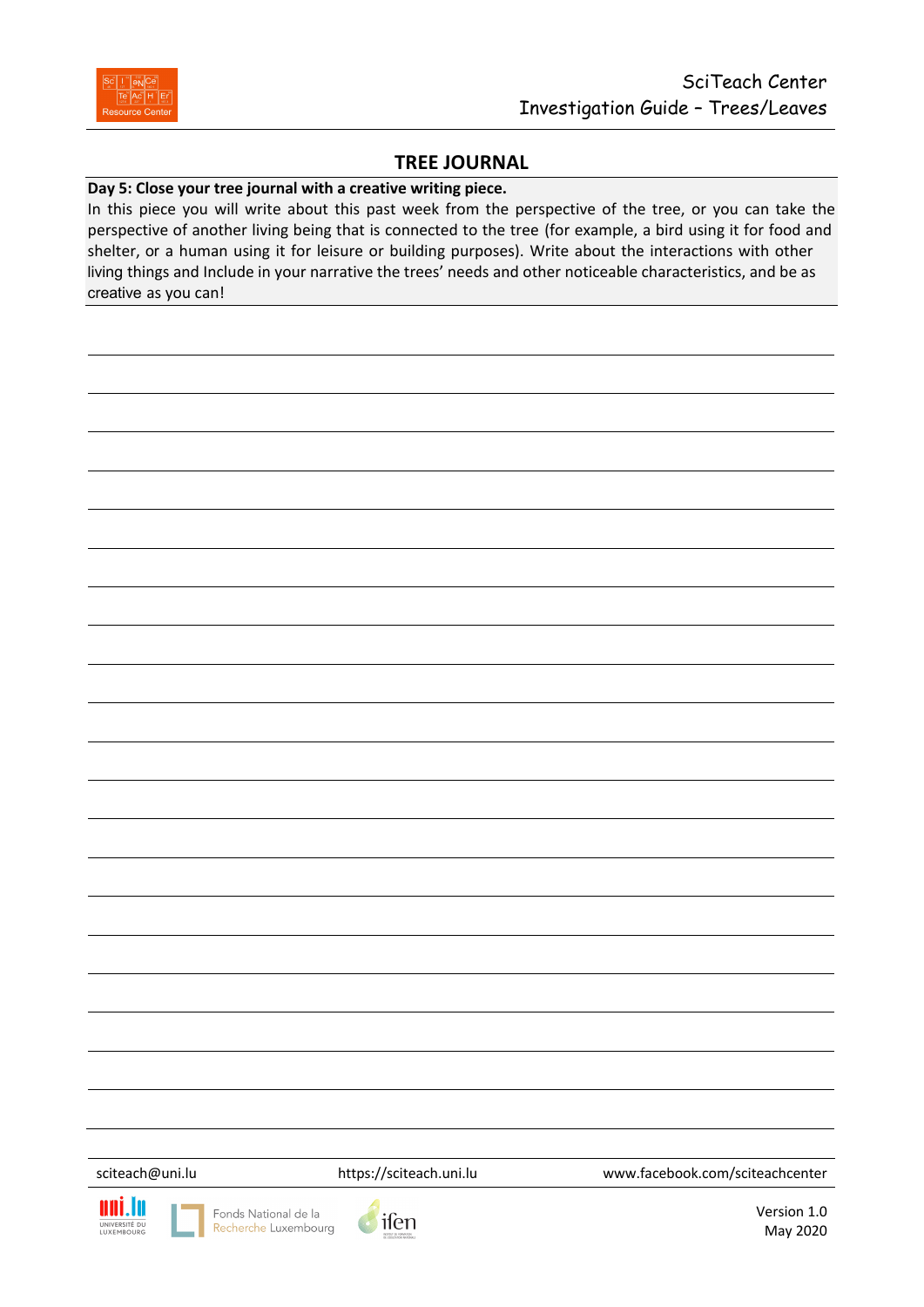

## **IDENTIFYING TREES**

Now that you have spent some time getting to know your tree, it's time to give it a name! In fact, your tree will hopefully have **three names** by the end of this activity. Did you know that plant and animal species all have scientific names in Latin? This is because Latin used to be the most common language spoken by scientists, and the tradition of scientific names being in Latin has continued. These are combined with names that are in different languages as well, and today you will try discover both the Latin and German names for your tree. And once you have done that, you will also create a unique name for your tree!

| You will need: | Your tree journal<br>Pen, pencil, crayon<br>Access to one of the below dichotomous keys                                                                                                                                                                                                                                                                                                                                                                                                                                                                                                                                                                                                                                                                                                                                                      |  |  |
|----------------|----------------------------------------------------------------------------------------------------------------------------------------------------------------------------------------------------------------------------------------------------------------------------------------------------------------------------------------------------------------------------------------------------------------------------------------------------------------------------------------------------------------------------------------------------------------------------------------------------------------------------------------------------------------------------------------------------------------------------------------------------------------------------------------------------------------------------------------------|--|--|
| What to do:    | Your challenge is to see if you can discover the Latin name of your tree, as well<br>as the commonly used German name. How can you do that?                                                                                                                                                                                                                                                                                                                                                                                                                                                                                                                                                                                                                                                                                                  |  |  |
| TIPS:          | Use the data you have collected about your tree to try to identify the species,<br>including its shape, leaves, bark, and any flowers or buds. There are several types<br>of guides that can help:<br>Centre de Jeunesse Hollenfels offers a PDF dichotomous key for local trees and<br>$\circ$<br>shrubs:<br>https://hollenfels.snj.lu/sites/default/files/publications/Bestimmungsschlussel Hollenfels 13.<br>06. petit.pdf<br>Baumkunde is a Baumschule in Germany that offers an online identification tool<br>$\circ$<br>for trees:<br>https://www.baumkunde.de/baumbestimmung/<br>Once you have possibly identified your tree and discovered the Latin and German<br>names for it, it is time to give the tree a name that captures its uniqueness! Use<br>the descriptions you have documented in your journal, and reflect upon what |  |  |

makes your tree special. Try to think of a creative name that "fits" your tree well!



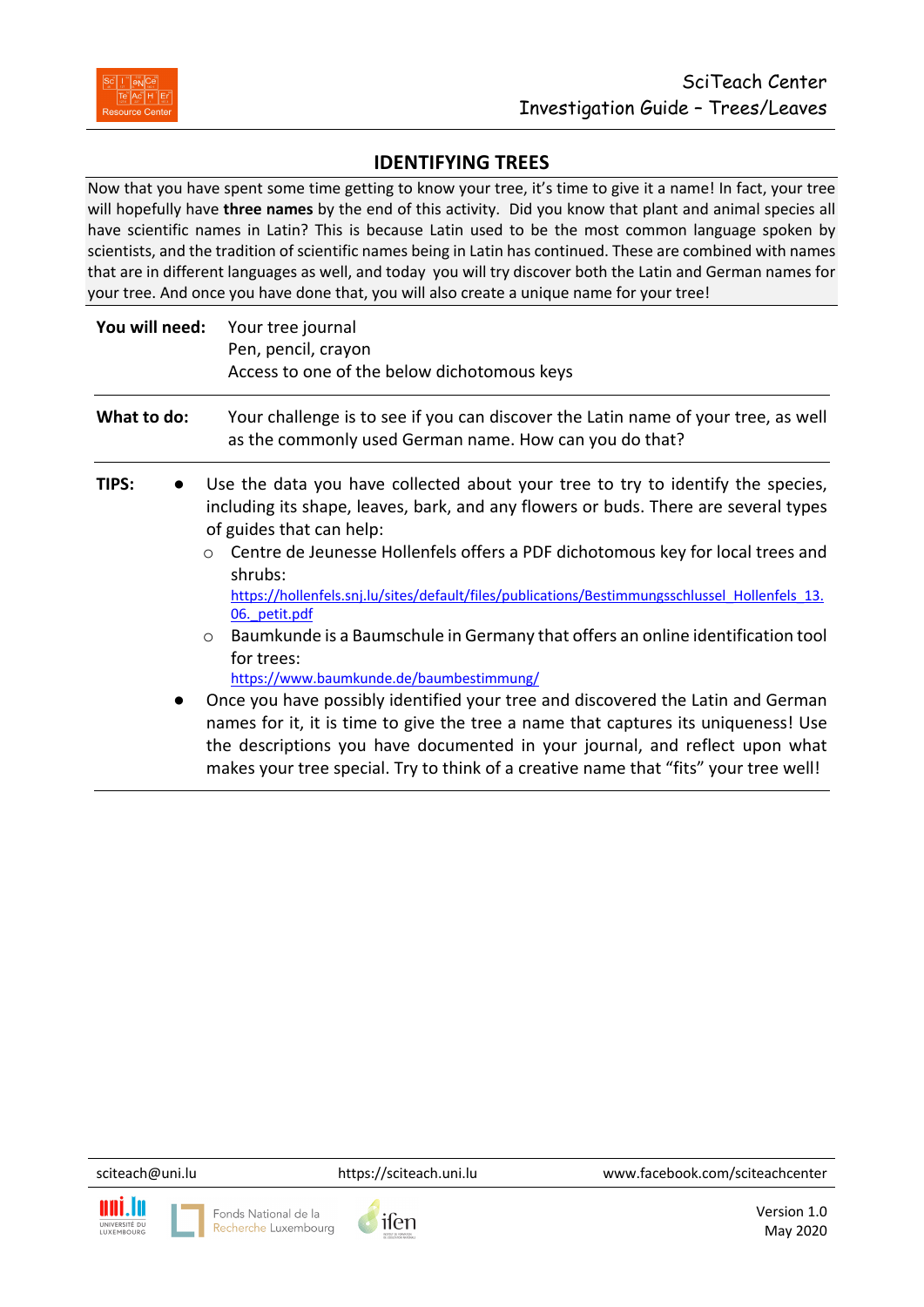

## **LEAF BREATH**

| You will need:                               | Leaf<br>Water<br>Bowl and glass                                                                                                                                                                                                                                                                                                                                                                                                                                                                                                                                                                                                                                                                                                                                                                                                                                                                                                                                                  | Rock<br>Pen, pencil, crayon<br>Straw |  |
|----------------------------------------------|----------------------------------------------------------------------------------------------------------------------------------------------------------------------------------------------------------------------------------------------------------------------------------------------------------------------------------------------------------------------------------------------------------------------------------------------------------------------------------------------------------------------------------------------------------------------------------------------------------------------------------------------------------------------------------------------------------------------------------------------------------------------------------------------------------------------------------------------------------------------------------------------------------------------------------------------------------------------------------|--------------------------------------|--|
| What to do:                                  | You may have heard that trees are important because they produce oxygen.<br>One of the contributions of trees is that they convert carbon dioxide to oxygen,<br>in a complex process called photosynthesis. Plants also breathe, and in this<br>process they do exactly the opposite, meaning they absorb oxygen and<br>produce carbon dioxide. Have you ever wondered how this works?<br>Although you cannot hear them breathing, nor canyou see them<br>photosynthesizing, you can carry out an experiment to try to observe the<br>gas exchange!                                                                                                                                                                                                                                                                                                                                                                                                                              |                                      |  |
| TIPS:<br>$\bullet$<br>$\bullet$<br>$\bullet$ | If you can reach one, take a leaf from your tree one morning. (Do not take one<br>from the ground, because this investigation works best with "active" leaves,<br>meaning leaves that are on a tree). If you can't take a leaf from your own tree,<br>choose a leaf that is similar in size and shape.<br>Fill a large bowl with lukewarm water, and place the leaf in the bottom of the<br>bowl with a rock on top, to keep the leaf from floating up.<br>Leave the bowl undisturbed for at least 4 hours, ideally in a sunny spot inside, and<br>then look closely at the leaf, do you notice anything different? You might be able<br>to see that there are small bubbles on the edges of the leaf, and possibly also on<br>the edges of the bowl. What do you think they are?<br>Now, place a straw inside a glass and blow through it. Does anything similar<br>happen? Compare the results.<br>Document both investigations with a drawing and describe your observations. |                                      |  |

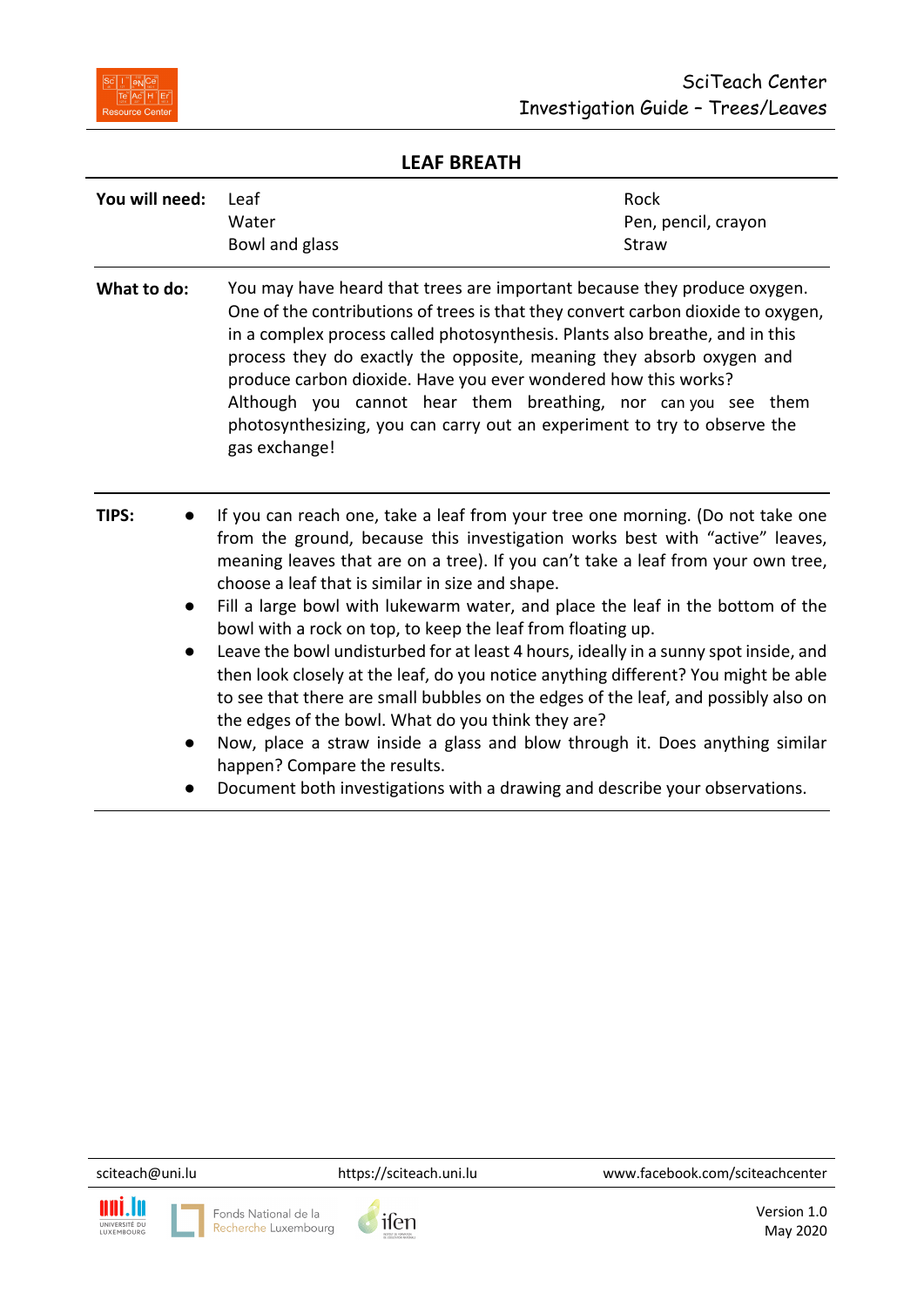

# **LEAF BREATH**

| In the first experiment | In the second experiment |
|-------------------------|--------------------------|
|                         |                          |
|                         |                          |
|                         |                          |
|                         |                          |
|                         |                          |
|                         |                          |
|                         |                          |
|                         |                          |

*My best explanation for what happened is...*

sciteach@uni.lu www.facebook.com/sciteachcenter





tifen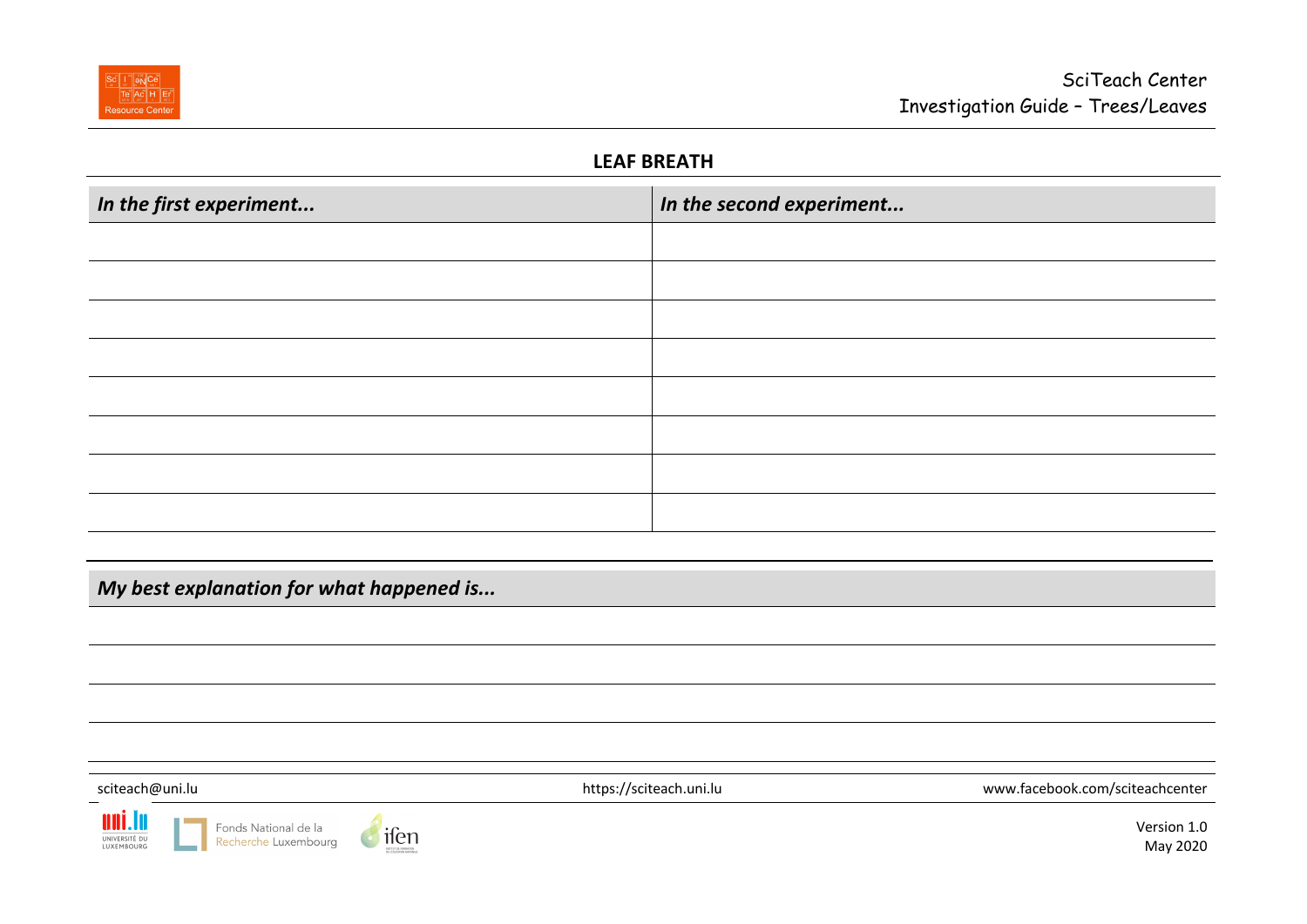

| <b>LEAF BREATH</b>                                                                            |                                                            |  |
|-----------------------------------------------------------------------------------------------|------------------------------------------------------------|--|
| <b>Investigation #1</b>                                                                       | <b>Investigation #2</b>                                    |  |
|                                                                                               |                                                            |  |
|                                                                                               |                                                            |  |
|                                                                                               |                                                            |  |
|                                                                                               |                                                            |  |
|                                                                                               |                                                            |  |
|                                                                                               |                                                            |  |
|                                                                                               |                                                            |  |
|                                                                                               |                                                            |  |
|                                                                                               |                                                            |  |
|                                                                                               |                                                            |  |
|                                                                                               |                                                            |  |
|                                                                                               |                                                            |  |
|                                                                                               |                                                            |  |
|                                                                                               |                                                            |  |
| sciteach@uni.lu<br>$\equiv$                                                                   | https://sciteach.uni.lu<br>www.facebook.com/sciteachcenter |  |
| uni.lu<br>Fonds National de la<br>Recherche Luxembourg<br>ifen<br>UNIVERSITÉ DU<br>LUXEMBOURG | Version 1.0<br>May 2020                                    |  |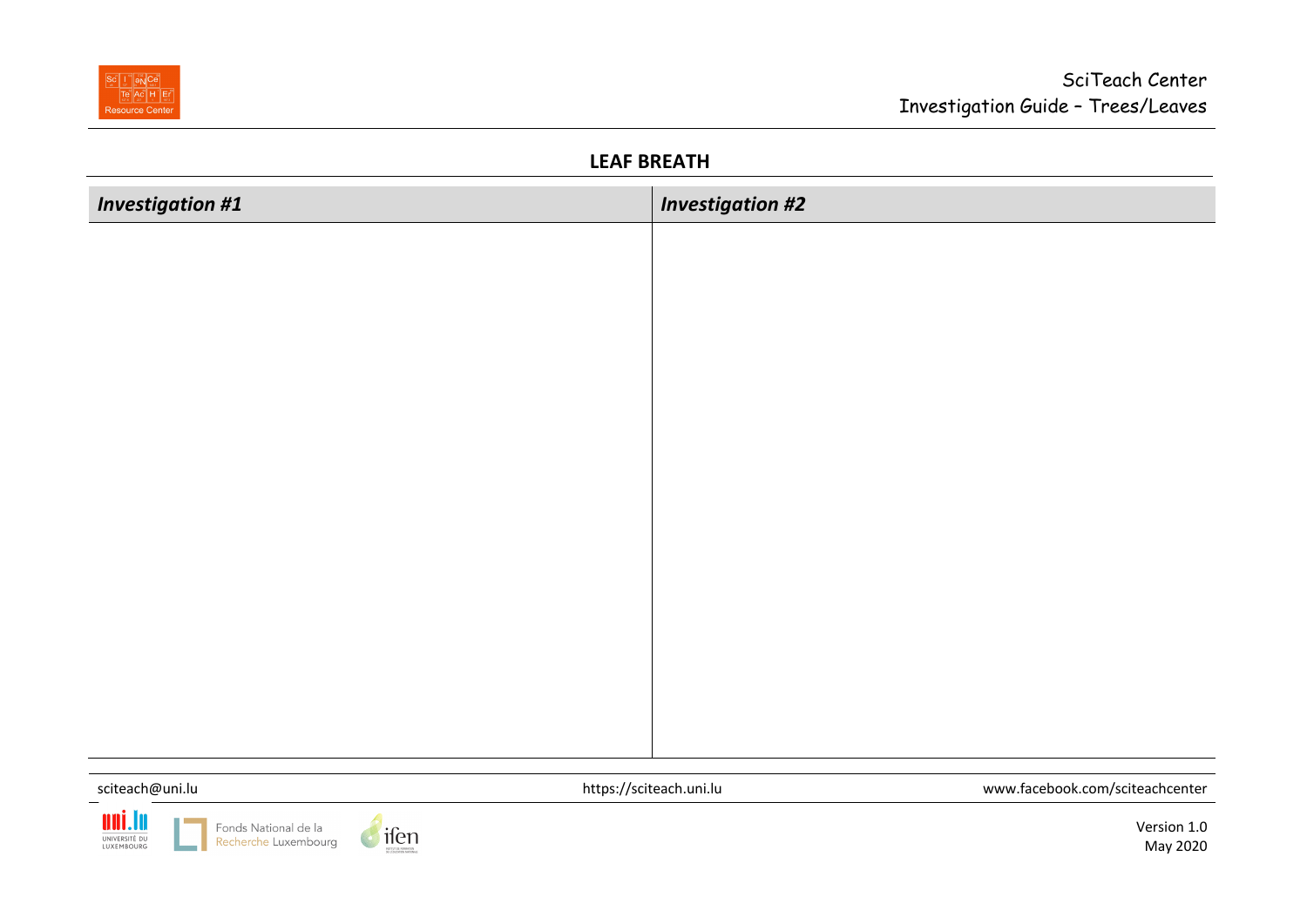

## **HOW DOES WATER MOVE THROUGH A LEAF?**

| You will need:     | Leaves<br>Water<br>Red or blue food coloring                                                                                                                                                                                                                                           | A glass<br>Pen, pencil, crayon                                                  |  |
|--------------------|----------------------------------------------------------------------------------------------------------------------------------------------------------------------------------------------------------------------------------------------------------------------------------------|---------------------------------------------------------------------------------|--|
| What to do:        | You are going to investigate how water moves through the leaves. To better see<br>the movement of the water, you will add food coloring to it.                                                                                                                                         |                                                                                 |  |
| TIPS:<br>$\bullet$ | Collect a few leaves, and be sure the ends are cut cleanly.<br>Put the leaf in a glass, so that its stem is down and in a few centimeters of water.<br>Add red or blue food coloring to the water.<br>it can be undisturbed.<br>Check back every day and document any changes you see. | Document the investigation with a photo or a drawing, and place the glass where |  |

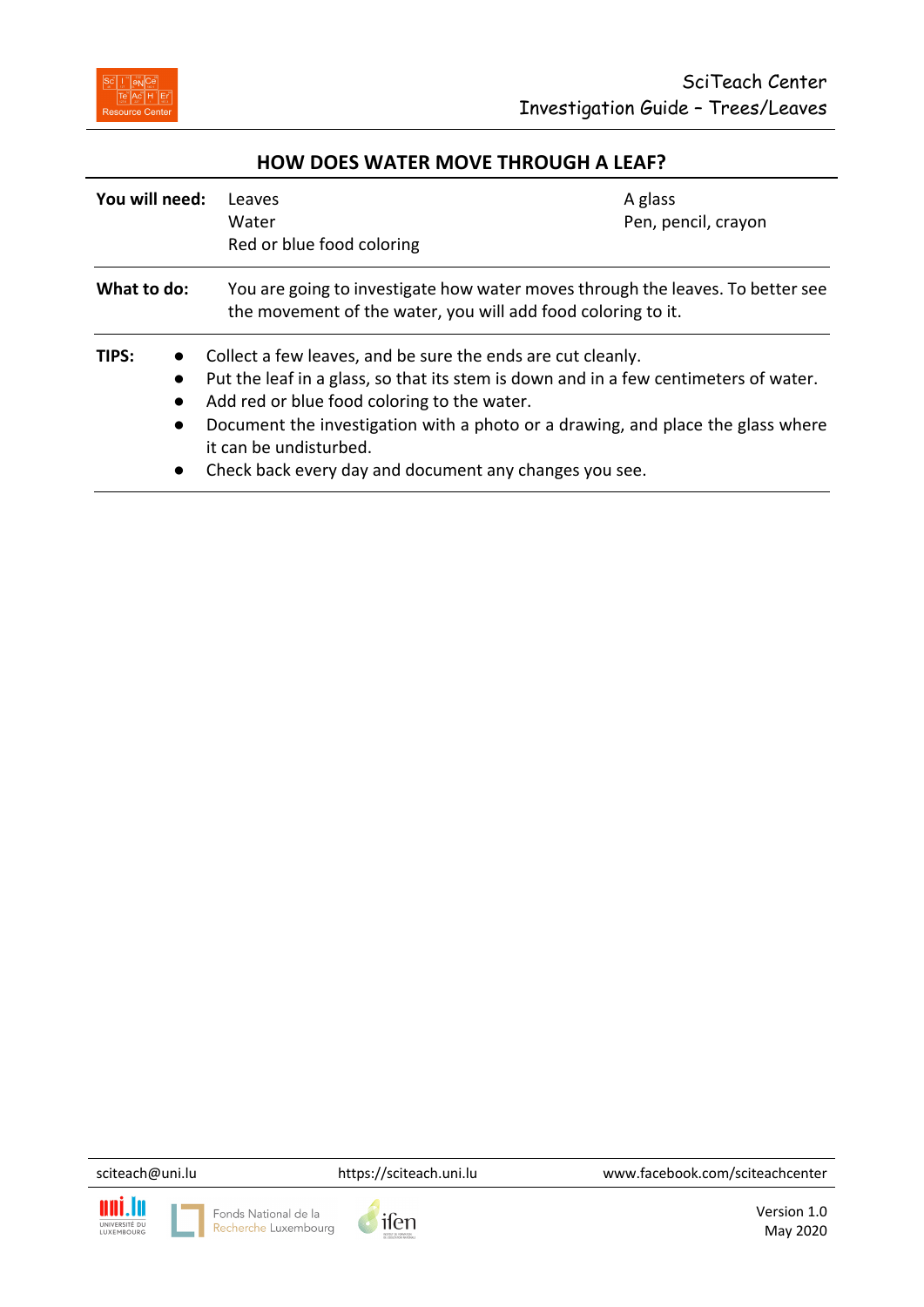

# **HOW DOES WATER MOVE THROUGH A LEAF?**

| <b>OBSERVATION GRID</b> |                     |                |  |  |
|-------------------------|---------------------|----------------|--|--|
| Date & Day              | <b>Observations</b> | <b>Drawing</b> |  |  |
|                         |                     |                |  |  |
|                         |                     |                |  |  |
|                         |                     |                |  |  |
|                         |                     |                |  |  |
|                         |                     |                |  |  |
|                         |                     |                |  |  |
|                         |                     |                |  |  |
|                         |                     |                |  |  |
|                         |                     |                |  |  |
|                         |                     |                |  |  |

sciteach@uni.lu www.facebook.com/sciteachcenter uni.lu Version 1.0 Fonds National de la  $\bullet$  ifen UNIVERSITÉ DU<br>LUXEMBOURG Recherche Luxembourg May 2020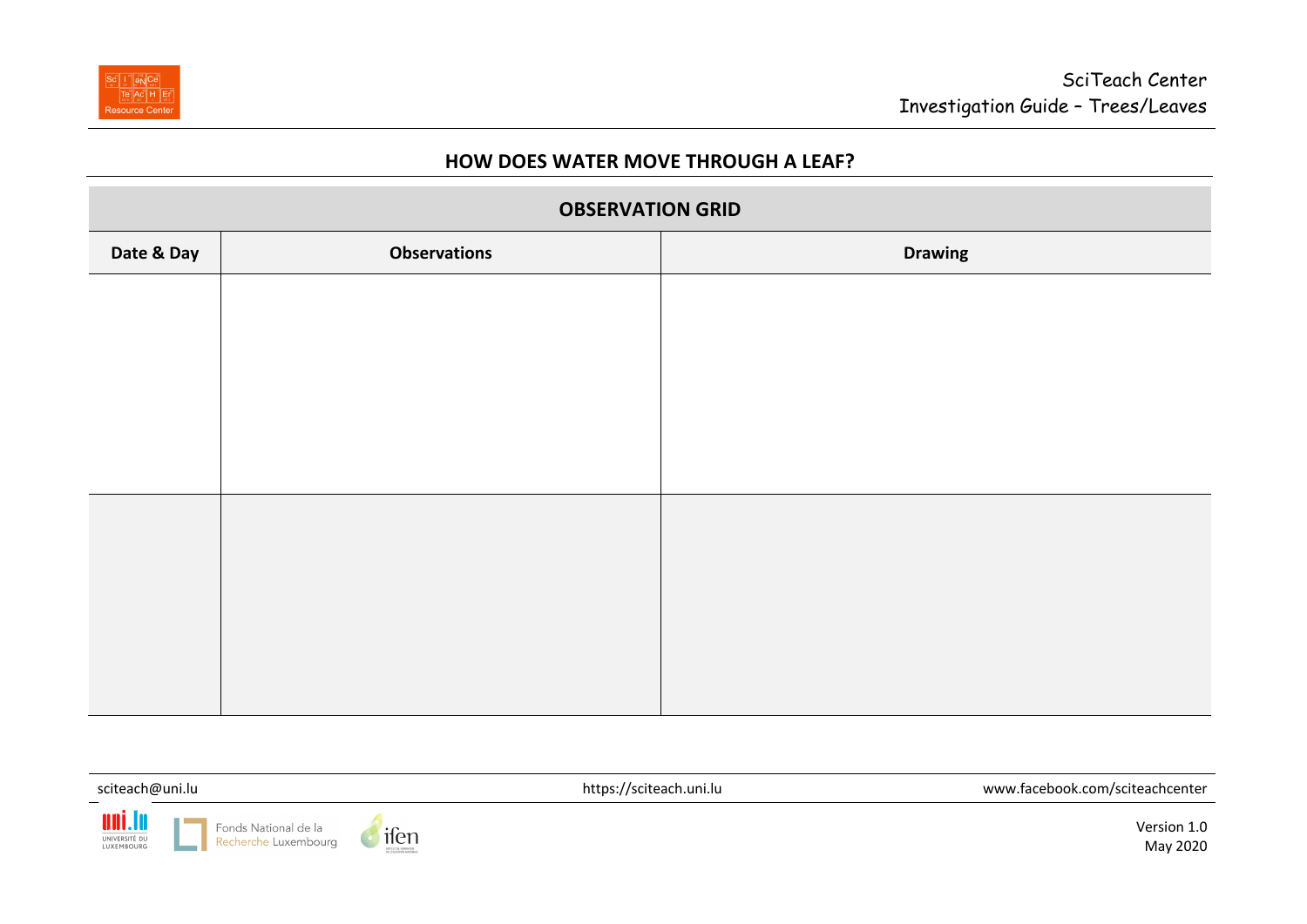

sciteach@uni.lu www.facebook.com/sciteachcenter



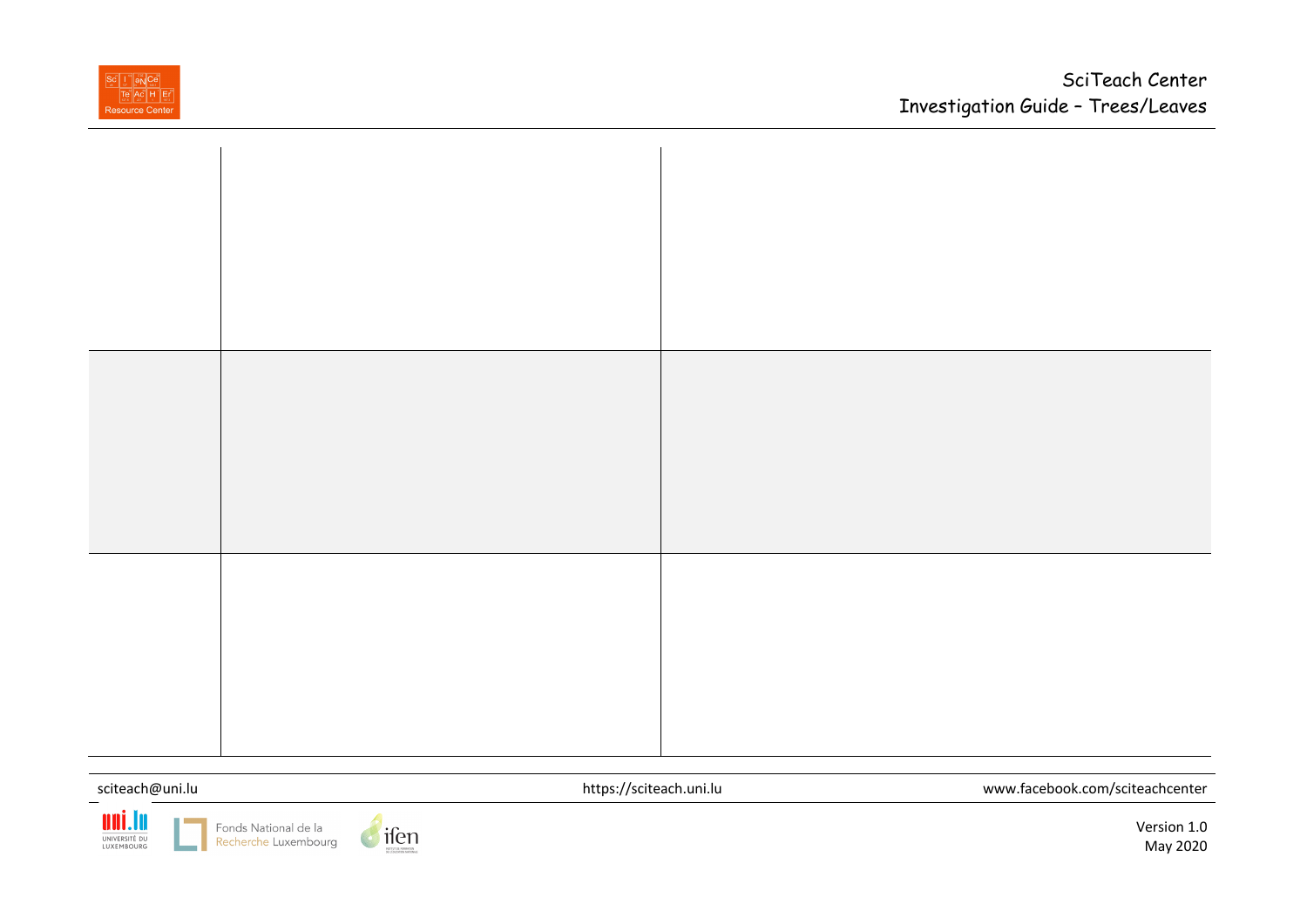

### **TREE BARK PRINT 1**

| You will need: | Paper OR investigation sheets (attached)<br>Crayons OR oil pastels<br><b>Trees</b>                                                                                                                                                                                                                                                                                                                                                                 |
|----------------|----------------------------------------------------------------------------------------------------------------------------------------------------------------------------------------------------------------------------------------------------------------------------------------------------------------------------------------------------------------------------------------------------------------------------------------------------|
| What to do:    | Get 5 sheets of paper read.<br>2.<br>Make sure you choose dark color crayon(s) – you can use the same color or<br>choose 5 different colors.<br>Choose trees near your home or ask an adult to accompany you to a walk<br>3.<br>on your street or to the park – each day you will choose a different tree.<br>Look closely at the tree's bark, choose the part you want to make a print<br>4.<br>from, place the paper and start the bark rubbing. |
| TIPS:          | • If you want to take multiple investigations on trees, try to choose big tall old ones.                                                                                                                                                                                                                                                                                                                                                           |

# **BEFORE THE INVESTIGATION**

| $\rightarrow$ What do you expect to find through this investigation? |  |  |
|----------------------------------------------------------------------|--|--|
|                                                                      |  |  |
|                                                                      |  |  |
|                                                                      |  |  |
|                                                                      |  |  |
|                                                                      |  |  |
|                                                                      |  |  |
|                                                                      |  |  |
|                                                                      |  |  |
|                                                                      |  |  |
|                                                                      |  |  |
|                                                                      |  |  |
|                                                                      |  |  |
|                                                                      |  |  |
|                                                                      |  |  |
|                                                                      |  |  |
|                                                                      |  |  |
|                                                                      |  |  |
|                                                                      |  |  |
|                                                                      |  |  |
|                                                                      |  |  |
|                                                                      |  |  |



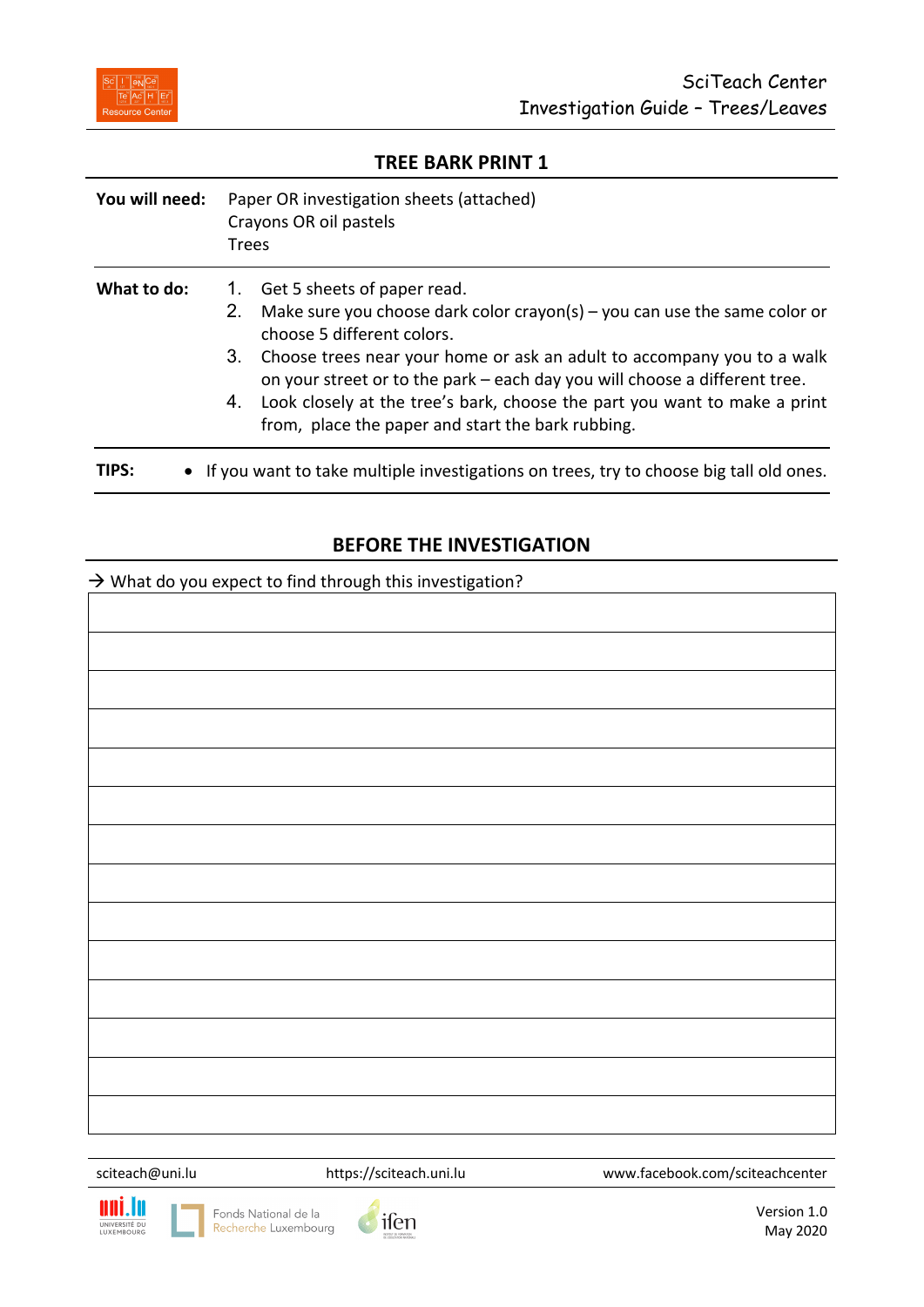

# **TREE BARK PRINT 1**

|                                                                                                     |               | <b>KEEP A RECORD OF YOUR INVESTIGATION -</b> |                  | to              |               |
|-----------------------------------------------------------------------------------------------------|---------------|----------------------------------------------|------------------|-----------------|---------------|
| <b>DAY</b>                                                                                          | <b>MONDAY</b> | <b>TUESDAY</b>                               | <b>WEDNESDAY</b> | <b>THURSDAY</b> | <b>FRIDAY</b> |
| <b>CHECK</b>                                                                                        |               |                                              |                  |                 |               |
| <b>DESCRIPTION</b><br>(What features<br>do you see?)                                                |               |                                              |                  |                 |               |
| <b>NAME</b><br>(Do you know<br>what the tree<br>is called?)                                         |               |                                              |                  |                 |               |
| <b>LOCATION</b><br>(Think of a way<br>to document the<br>tree location)                             |               |                                              |                  |                 |               |
| <b>ECOSYSTEM</b><br>(What do you<br>see linked to the<br>tree? Birds,<br>insects, other<br>plants?) |               |                                              |                  |                 |               |

sciteach@uni.lu www.facebook.com/sciteachcenter

uni.lu UNIVERSITÉ DU<br>LUXEMBOURG



 $\blacksquare$ ifen